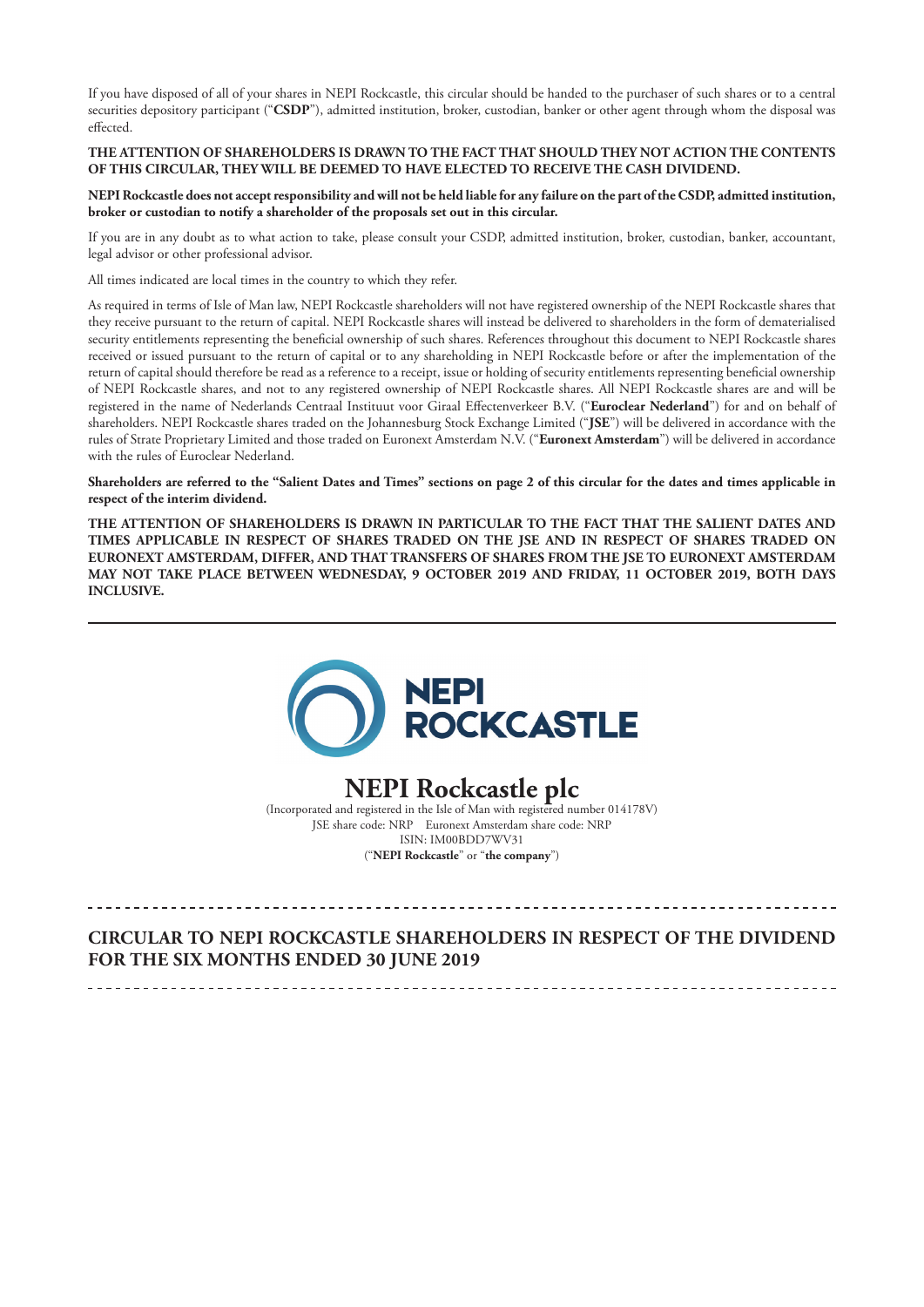# **SALIENT DATES AND TIMES**

<u>. . . . . . . . . . . . . . . . .</u>

#### **For shareholders holding shares traded on the JSE**

|                                                                                                                              | 201/                 |
|------------------------------------------------------------------------------------------------------------------------------|----------------------|
| Announcement on SENS regarding an election to receive either a cash dividend or a return of capital and<br>issue of circular | Monday, 23 September |
| Announcement on SENS of the reference price, scrip ratio and exchange rate before 11:00                                      |                      |
| South African time                                                                                                           | Tuesday, 1 October   |
| Last day to trade on the JSE in order to be eligible for the cash dividend or return of capital                              | Tuesday, 8 October   |
| Shares commence trading on the JSE ex the dividend                                                                           | Wednesday, 9 October |
| Announcement on SENS of cash payment applicable to fractional entitlements before 11:00                                      |                      |
| South African time                                                                                                           | Thursday, 10 October |
| Record date for receipt of cash dividend or return of capital                                                                | Friday, 11 October   |
|                                                                                                                              | Monday, 14 October   |
| No corporate events due to Strate's migration to new settlement systems                                                      | - Friday, 25 October |
| Return of capital elections to be made no later than 12:00 South African time                                                | Monday, 28 October   |
| Announcement on SENS of the number of new NEPI Rockcastle shares issued pursuant to the return of                            |                      |
| capital                                                                                                                      | Tuesday, 29 October  |
| Payment of cash dividend, CSDP/broker accounts credited/updated and new NEPI Rockcastle shares                               |                      |
| listed on the JSE                                                                                                            | Friday, 1 November   |

#### **Notes:**

1. The above dates and times are subject to change. Any changes will be released on SENS and the website of the company at www.nepirockcastle.com.

2. NEPI Rockcastle shareholders are referred to page 4 of this circular for information on the action required to be taken by them.

3. For the avoidance of doubt, only those shareholders who hold NEPI Rockcastle shares on the record date will receive the cash dividend or be entitled to elect to receive the return of capital.

4. **New NEPI Rockcastle shares should not be traded until they are issued and reflect in CSDP broker accounts on Friday, 1 November 2019.**

5. Transfers of shares between the JSE and Euronext Amsterdam may not take place between Wednesday, 9 October 2019 and Friday, 11 October 2019, both days inclusive. Accordingly, the above dates and times will apply in respect of all shares traded on the JSE at the commencement of trade from Wednesday, 9 October 2019.

6. Shares may not be dematerialised or rematerialised between Wednesday, 9 October 2019 and Friday, 11 October 2019, both days inclusive.

#### **For shareholders holding shares traded on Euronext Amsterdam**

|                                                                                                                                           | 2019                 |
|-------------------------------------------------------------------------------------------------------------------------------------------|----------------------|
| Announcement on company's website regarding an election to receive either a cash dividend or a<br>return of capital and issue of circular | Monday, 23 September |
| Announcement on company's website of the reference price, scrip ratio and exchange rate before                                            |                      |
| 11:00 South African time                                                                                                                  | Tuesday, 1 October   |
| Shares commence trading on Euronext Amsterdam ex the dividend                                                                             | Thursday, 10 October |
| Distribution of the Technical Information Memorandum                                                                                      | Thursday, 10 October |
| Record date for receipt of cash dividend or return of capital                                                                             | Friday, 11 October   |
| Start of election period                                                                                                                  | Monday, 14 October   |
| Accounts at Euroclear Netherlands of the Admitted Institutions will be credited with dividend rights                                      | Monday, 14 October   |
| Close of election period                                                                                                                  | Monday, 28 October   |
| Payment of cash dividend, broker/custodian accounts credited/updated and new NEPI Rockcastle                                              |                      |
| shares listed on Euronext Amsterdam                                                                                                       | Friday, 1 November   |

#### **Notes:**

1. The above dates and times are subject to change. Any changes will be released on the website of the company at www.nepirockcastle.com

2. NEPI Rockcastle shareholders are referred to page 4 of this circular for information on the action required to be taken by them.

3. For the avoidance of doubt, only those shareholders who hold NEPI Rockcastle shares on the record date will receive the cash dividend or be entitled to elect to receive the return of capital.

#### 4. **New NEPI Rockcastle shares should not be traded until they are issued and reflect in broker custodian accounts on Friday, 1 November 2019.**

5. Transfers of shares between the JSE and Euronext Amsterdam may not take place between Wednesday, 9 October 2019 and Friday, 11 October 2019, both days inclusive. Accordingly, the above dates and times will apply in respect of all shares traded on Euronext Amsterdam at the commencement of trade from Wednesday, 9 October 2019.

#### **2019**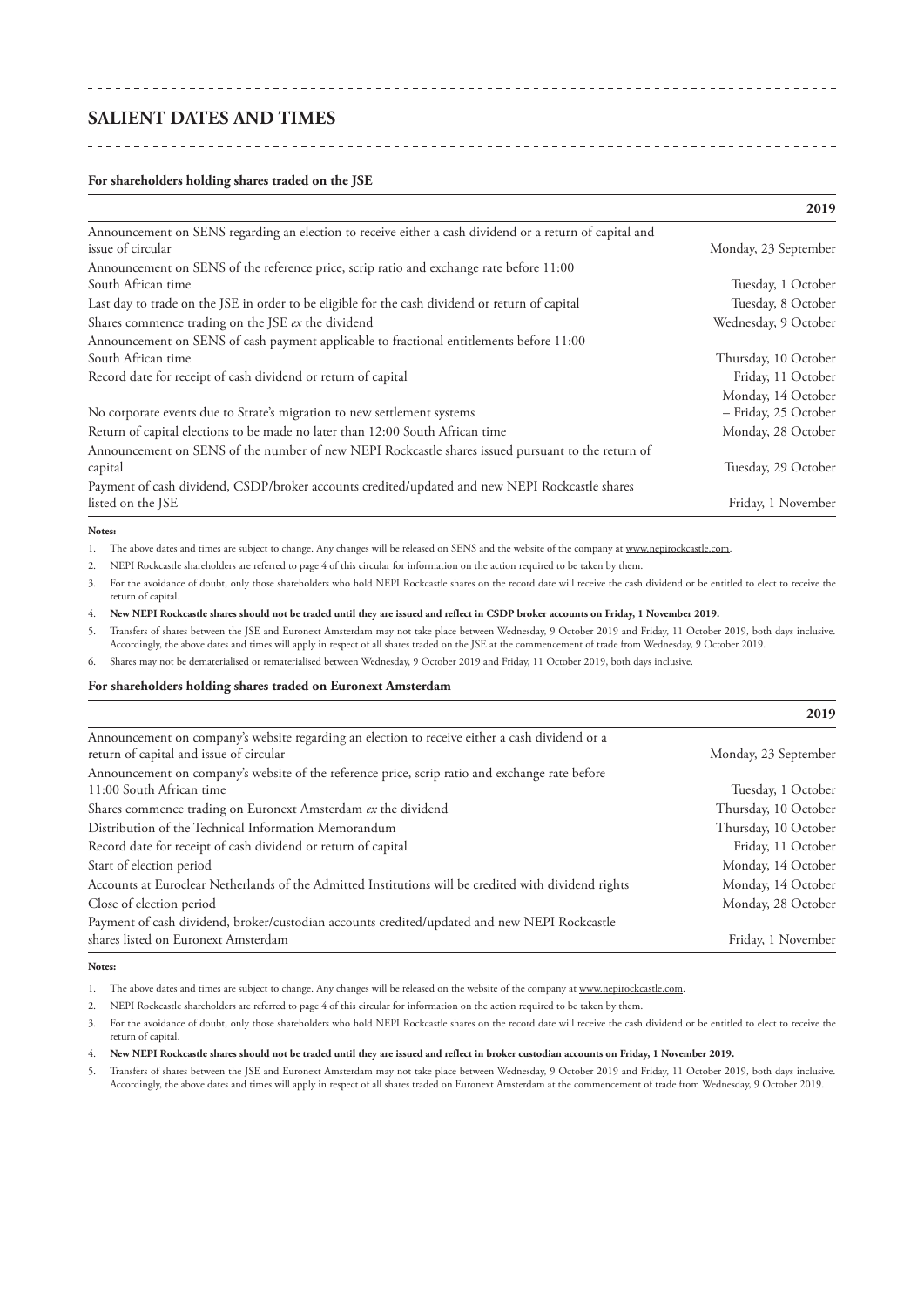# **TERMS OF THE DIVIDEND FOR THE SIX MONTHS ENDED 30 JUNE 2019**

#### 1. **INTRODUCTION**

On 23 August 2019, NEPI Rockcastle released its condensed consolidated financial results for the six months ended 30 June 2019 and announced an interim distribution of 29.02 eurocents per NEPI Rockcastle ordinary share ("**share**" or "**NEPI Rockcastle share**") in respect of the six months ended 30 June 2019 ("**interim dividend**").

The board of directors of the company has resolved to offer to NEPI Rockcastle shareholders the election to receive the interim dividend as a return of capital by way of an issue of new shares of €0.01 each (of the same class as existing shares) credited as fully paid up ("**return of capital**") and/or as a cash dividend.

The election is available in respect of all or part of a shareholder's shareholdings as at the relevant record date set out in the "Salient Dates and Times" section on page 2 of this circular.

A cash dividend will be paid to shareholders unless they elect to receive a return of capital. NEPI Rockcastle shareholders who wish to receive the return of capital must ensure that their elections are lodged in accordance with the "Salient Dates and Times" section of this circular.

If no shareholders were to elect to receive the return of capital the total value of the cash dividend will amount to €170 010 445. The maximum number of shares to be issued if all shareholders elect to receive the return of capital will be announced on the company website and on SENS on Tuesday, 1 October 2019.

The rationale for the return of capital is to offer shareholders the opportunity to increase their shareholding in NEPI Rockcastle and to retain flexibility with regard to the company's cash resources.

#### 2. **TERMS OF THE DIVIDEND**

#### 2.1 **Cash dividend**

South African resident shareholders who hold shares traded on the JSE will receive the cash dividend in South African Rand ("**ZAR**"). Non-resident shareholders who hold shares traded on the JSE have the option to receive the cash dividend in ZAR for the credit of their non-resident ZAR account or to receive the cash dividend in foreign currency, on the basis that the foreign currency is transferred to South Africa and converted to ZAR at the prevailing spot rate on the date of settlement, whereafter the ZAR amount will be transferred to the non-resident's non-resident ZAR account. Thereafter the non-resident may utilise the ZAR in South Africa or transfer the funds to a nominated bank account abroad in the foreign currency of their choice.

Shareholders who hold NEPI Rockcastle shares traded on Euronext Amsterdam will receive the cash dividend in Euro.

The cash dividend will be paid out of the company's distributable profits.

#### 2.2 **Return of capital**

The return of capital will take place in accordance with article 141.7 of the company's articles of association. The new NEPI Rockcastle shares to be issued pursuant to the return of capital are funded by way of a reduction of part of the company's share premium account (which is a reduction of capital).

The number of shares to which a shareholder electing to receive the return of capital is entitled will be determined with reference to the ratio that 29.02 eurocents per share bears to a reference price of up to a 5% discount to the five-day volume weighted average traded price (less the cash dividend) of NEPI Rockcastle shares on the JSE, to be announced on Tuesday, 1 October 2019 ("**reference price**"). For NEPI Rockcastle shares traded on Euronext Amsterdam, the reference price will be converted to Euro at a ZAR:EUR conversion rate announced on Tuesday, 1 October 2019 ("**exchange rate**").

The election may be made by shareholders in respect of all or part of their shareholdings as at the record date as set out in the "Salient Dates and Times" section on page 2 of this circular. Nominee shareholders are permitted to make elections on part of their shareholding.

The company reserves the right to reduce the number of new NEPI Rockcastle shares issued to electing shareholders in terms of the return of capital, on a *pro rata* basis. In such circumstance, shareholders will receive the balance of their interim dividend (net of withholding tax) in cash.

NEPI Rockcastle reserves the right to reduce the number of new NEPI Rockcastle shares issued to an electing shareholder in respect of the return of capital if the issue of such shareholder's full allocation of new NEPI Rockcastle shares would result in that shareholder (individually or together with any shareholders deemed to be acting in concert with such shareholder) having an interest in NEPI Rockcastle shares that would ordinarily require the shareholder (or group of shareholders) to make a mandatory takeover offer pursuant to any applicable takeover, capital market or equivalent legislation. In such circumstances, the shareholder will receive the balance of their entitlement as a cash dividend.

The allocation of new NEPI Rockcastle shares will be such that shareholders who elect to receive the return of capital will not be allocated a fraction of a new NEPI Rockcastle share. Any entitlement to receive a fraction of a NEPI Rockcastle share will be rounded down to the nearest whole number, with a cash payment ("**cash payment**") made to the relevant shareholder in respect of the fraction. The cash payment due to shareholders will be determined with reference to the weighted average traded price of shares on the JSE on Wednesday, 9 October 2019, less 10% (converted to Euro at the exchange rate in respect of those shares traded on Euronext Amsterdam) which amount will be announced on Thursday, 10 October 2019 before 11:00 am South African time.

Application will be made to the JSE and Euronext Amsterdam to list the new NEPI Rockcastle shares issued in terms of the return of capital with effect from the commencement of trade on Friday, 1 November 2019.